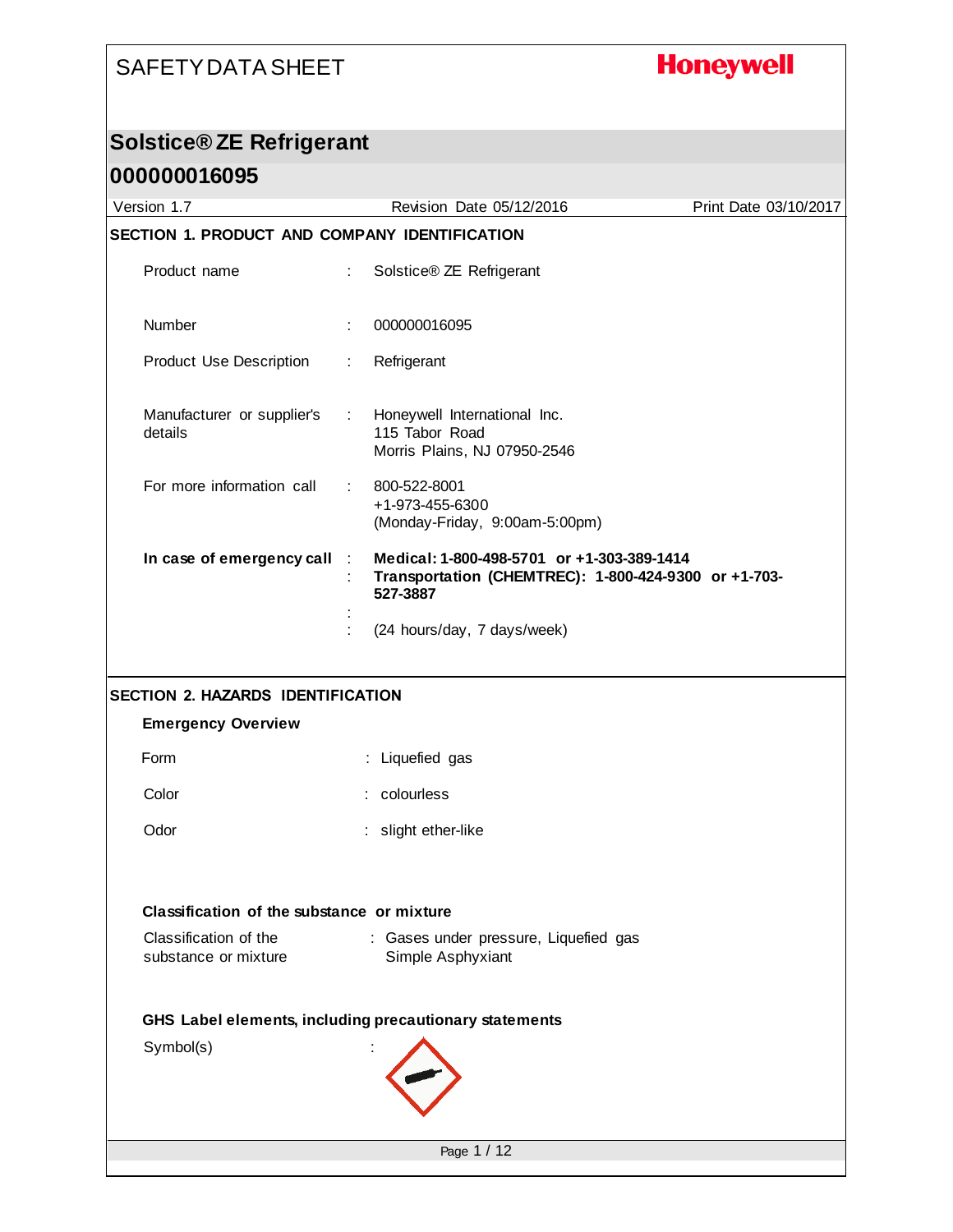**Honeywell** 

# **Solstice® ZE Refrigerant**

| 000000016095                                                                                                                                              |                                                                                                                                                                                                                                                                                           |                                                                                                                                                                                         |                                                                    |
|-----------------------------------------------------------------------------------------------------------------------------------------------------------|-------------------------------------------------------------------------------------------------------------------------------------------------------------------------------------------------------------------------------------------------------------------------------------------|-----------------------------------------------------------------------------------------------------------------------------------------------------------------------------------------|--------------------------------------------------------------------|
| Version 1.7                                                                                                                                               | Revision Date 05/12/2016                                                                                                                                                                                                                                                                  |                                                                                                                                                                                         | Print Date 03/10/2017                                              |
| Signal word                                                                                                                                               | : Warning                                                                                                                                                                                                                                                                                 |                                                                                                                                                                                         |                                                                    |
| Hazard statements                                                                                                                                         |                                                                                                                                                                                                                                                                                           | : Contains gas under pressure; may explode if heated.<br>May displace oxygen and cause rapid suffocation.                                                                               |                                                                    |
| Precautionary statements                                                                                                                                  | : Prevention:                                                                                                                                                                                                                                                                             | Use personal protective equipment as required.                                                                                                                                          |                                                                    |
|                                                                                                                                                           | Storage:                                                                                                                                                                                                                                                                                  | Protect from sunlight. Store in a well-ventilated place.                                                                                                                                |                                                                    |
| Carcinogenicity                                                                                                                                           |                                                                                                                                                                                                                                                                                           |                                                                                                                                                                                         |                                                                    |
| No component of this product present at levels greater than or equal to 0.1% is identified as a known<br>or anticipated carcinogen by NTP, IARC, or OSHA. |                                                                                                                                                                                                                                                                                           |                                                                                                                                                                                         |                                                                    |
| <b>SECTION 3. COMPOSITION/INFORMATION ON INGREDIENTS</b>                                                                                                  |                                                                                                                                                                                                                                                                                           |                                                                                                                                                                                         |                                                                    |
| Chemical nature                                                                                                                                           | : Substance                                                                                                                                                                                                                                                                               |                                                                                                                                                                                         |                                                                    |
| Chemical name                                                                                                                                             |                                                                                                                                                                                                                                                                                           | CAS-No.                                                                                                                                                                                 | Concentration                                                      |
| trans-1,3,3,3-Tetrafluoroprop-1-ene                                                                                                                       |                                                                                                                                                                                                                                                                                           | 29118-24-9                                                                                                                                                                              | 100.00 %                                                           |
| <b>SECTION 4. FIRST AID MEASURES</b>                                                                                                                      |                                                                                                                                                                                                                                                                                           |                                                                                                                                                                                         |                                                                    |
| Inhalation                                                                                                                                                |                                                                                                                                                                                                                                                                                           | Remove to fresh air. If breathing is irregular or stopped,<br>administer artificial respiration. Use oxygen as required,<br>provided a qualified operator is present. Call a physician. |                                                                    |
| Skin contact                                                                                                                                              | Rapid evaporation of the liquid may cause frostbite. If there is<br>evidence of frostbite, bathe (do not rub) with lukewarm (not<br>hot) water. If water is not available, cover with a clean, soft<br>cloth or similar covering. Call a physician if irritation develops<br>or persists. |                                                                                                                                                                                         |                                                                    |
| Eye contact                                                                                                                                               | Rinse immediately with plenty of water, also under the eyelids,<br>for at least 15 minutes. In case of frostbite water should be<br>lukewarm, not hot. If symptoms persist, call a physician.                                                                                             |                                                                                                                                                                                         |                                                                    |
| Ingestion                                                                                                                                                 | advice. Call a physician immediately.                                                                                                                                                                                                                                                     | inhalation section. Do not induce vomiting without medical                                                                                                                              | Unlikely route of exposure. As this product is a gas, refer to the |
|                                                                                                                                                           | Page 2 / 12                                                                                                                                                                                                                                                                               |                                                                                                                                                                                         |                                                                    |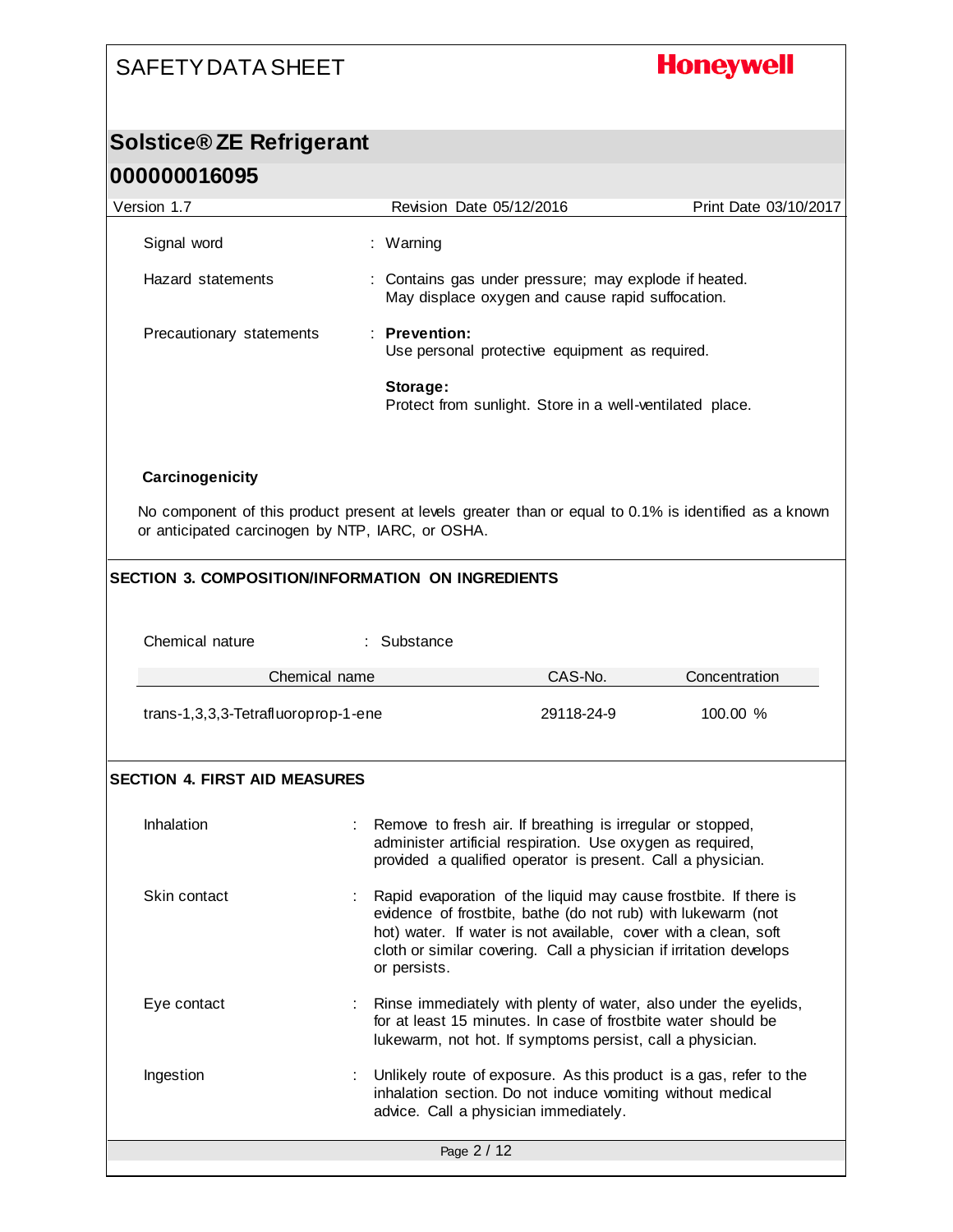## **Honeywell**

## **Solstice® ZE Refrigerant**

| 000000016095                                     |                                                                                                                                                                                                                                                                                                                                                                                                                                                                                                                                                                                                                                                         |                       |
|--------------------------------------------------|---------------------------------------------------------------------------------------------------------------------------------------------------------------------------------------------------------------------------------------------------------------------------------------------------------------------------------------------------------------------------------------------------------------------------------------------------------------------------------------------------------------------------------------------------------------------------------------------------------------------------------------------------------|-----------------------|
| Version 1.7                                      | Revision Date 05/12/2016                                                                                                                                                                                                                                                                                                                                                                                                                                                                                                                                                                                                                                | Print Date 03/10/2017 |
| Notes to physician<br>Treatment                  | Treat frost-bitten areas as needed.                                                                                                                                                                                                                                                                                                                                                                                                                                                                                                                                                                                                                     |                       |
| <b>SECTION 5. FIREFIGHTING MEASURES</b>          |                                                                                                                                                                                                                                                                                                                                                                                                                                                                                                                                                                                                                                                         |                       |
| Suitable extinguishing media                     | : Use extinguishing measures that are appropriate to local<br>circumstances and the surrounding environment.<br>Water mist<br>Dry powder<br>Foam<br>Carbon dioxide (CO2)                                                                                                                                                                                                                                                                                                                                                                                                                                                                                |                       |
| Specific hazards during<br>firefighting          | : Contents under pressure.<br>Heating will cause pressure rise with risk of bursting<br>Cool closed containers exposed to fire with water spray.<br>Product is not combustible under normal conditions.<br>However, this material can ignite when mixed with air under<br>pressure and exposed to strong ignition sources.<br>Do not allow run-off from fire fighting to enter drains or water<br>courses.<br>Vapours are heavier than air and can cause suffocation by<br>reducing oxygen available for breathing.<br>Some risk may be expected of corrosive and toxic<br>decomposition products.<br>Fire may cause evolution of:<br>Hydrogen fluoride |                       |
| Special protective equipment<br>for firefighters | In the event of fire and/or explosion do not breathe fumes.<br>÷<br>Wear self-contained breathing apparatus and protective suit.<br>No unprotected exposed skin areas.<br>Exposure to decomposition products may be a hazard to<br>health.                                                                                                                                                                                                                                                                                                                                                                                                              |                       |

#### **SECTION 6. ACCIDENTAL RELEASE MEASURES**

| Personal precautions | Immediately evacuate personnel to safe areas.<br>Keep people away from and upwind of spill/leak.<br>Wear personal protective equipment. Unprotected persons<br>must be kept away.<br>Remove all sources of ignition.<br>Avoid skin contact with leaking liquid (danger of frostbite).<br>Ventilate the area.<br>After release, disperses into the air.<br>Vapours are heavier than air and can cause suffocation by |  |
|----------------------|---------------------------------------------------------------------------------------------------------------------------------------------------------------------------------------------------------------------------------------------------------------------------------------------------------------------------------------------------------------------------------------------------------------------|--|
|                      | Page 3 / 12                                                                                                                                                                                                                                                                                                                                                                                                         |  |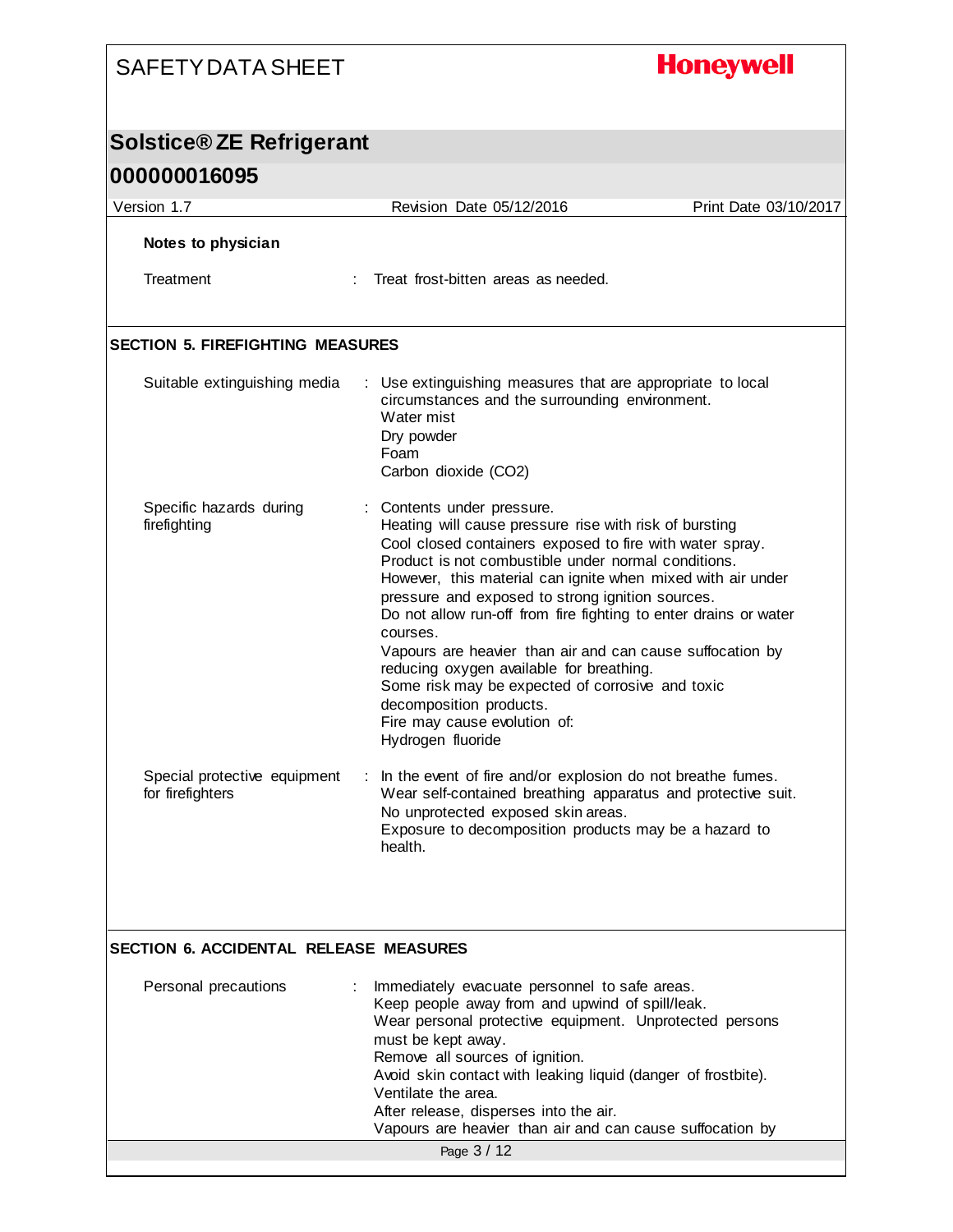## **Honeywell**

## **Solstice® ZE Refrigerant**

**000000016095**

| ,,,,,,,,,,,                                               |                |                                                                                                                                                                                                                                                                                                                                                                                                                                                                                                                                                                                                                                                                                                                               |                       |
|-----------------------------------------------------------|----------------|-------------------------------------------------------------------------------------------------------------------------------------------------------------------------------------------------------------------------------------------------------------------------------------------------------------------------------------------------------------------------------------------------------------------------------------------------------------------------------------------------------------------------------------------------------------------------------------------------------------------------------------------------------------------------------------------------------------------------------|-----------------------|
| Version 1.7                                               |                | Revision Date 05/12/2016                                                                                                                                                                                                                                                                                                                                                                                                                                                                                                                                                                                                                                                                                                      | Print Date 03/10/2017 |
|                                                           |                | reducing oxygen available for breathing.<br>Avoid accumulation of vapours in low areas.<br>Unprotected personnel should not return until air has been<br>tested and determined safe.                                                                                                                                                                                                                                                                                                                                                                                                                                                                                                                                          |                       |
| Environmental precautions                                 | $\mathbb{Z}^n$ | Prevent further leakage or spillage if safe to do so.<br>The product evapourates readily.<br>Prevent spreading over a wide area (e.g. by containment or oil<br>barriers).                                                                                                                                                                                                                                                                                                                                                                                                                                                                                                                                                     |                       |
| Methods for cleaning up                                   | ÷              | Do not direct water spray at the point of leakage.<br>Allow to evaporate.                                                                                                                                                                                                                                                                                                                                                                                                                                                                                                                                                                                                                                                     |                       |
| <b>SECTION 7. HANDLING AND STORAGE</b><br><b>Handling</b> |                |                                                                                                                                                                                                                                                                                                                                                                                                                                                                                                                                                                                                                                                                                                                               |                       |
| Handling                                                  |                | Handle with care.<br>Avoid inhalation of vapour or mist.<br>Do not get in eyes, on skin, or on clothing.<br>Wear personal protective equipment.<br>Pressurized container. Protect from sunlight and do not expose<br>to temperatures exceeding 50 °C.<br>Follow all standard safety precautions for handling and use of<br>compressed gas cylinders.<br>Use authorized cylinders only.<br>Protect cylinders from physical damage.<br>Do not puncture or drop cylinders, expose them to open flame<br>or excessive heat.<br>Do not pierce or burn, even after use. Do not spray on a naked<br>flame or any incandescent material.<br>Do not remove screw cap until immediately ready for use.<br>Always replace cap after use. |                       |
| Advice on protection<br>against fire and explosion        |                | Do not spray on a naked flame or any incandescent material.<br>Keep away from direct sunlight.<br>Fire or intense heat may cause violent rupture of packages.<br>Vapours may form explosive mixtures with air.<br>The product is not easily combustible.                                                                                                                                                                                                                                                                                                                                                                                                                                                                      |                       |
| <b>Storage</b>                                            |                |                                                                                                                                                                                                                                                                                                                                                                                                                                                                                                                                                                                                                                                                                                                               |                       |
| Requirements for storage<br>areas and containers          |                | Keep containers tightly closed in a cool, well-ventilated place.<br>Keep away from direct sunlight.<br>Protect cylinders from physical damage.<br>Store away from incompatible substances.                                                                                                                                                                                                                                                                                                                                                                                                                                                                                                                                    |                       |
| Further information on                                    |                | Keep only in the original container at temperature not                                                                                                                                                                                                                                                                                                                                                                                                                                                                                                                                                                                                                                                                        |                       |
|                                                           |                | Page 4 / 12                                                                                                                                                                                                                                                                                                                                                                                                                                                                                                                                                                                                                                                                                                                   |                       |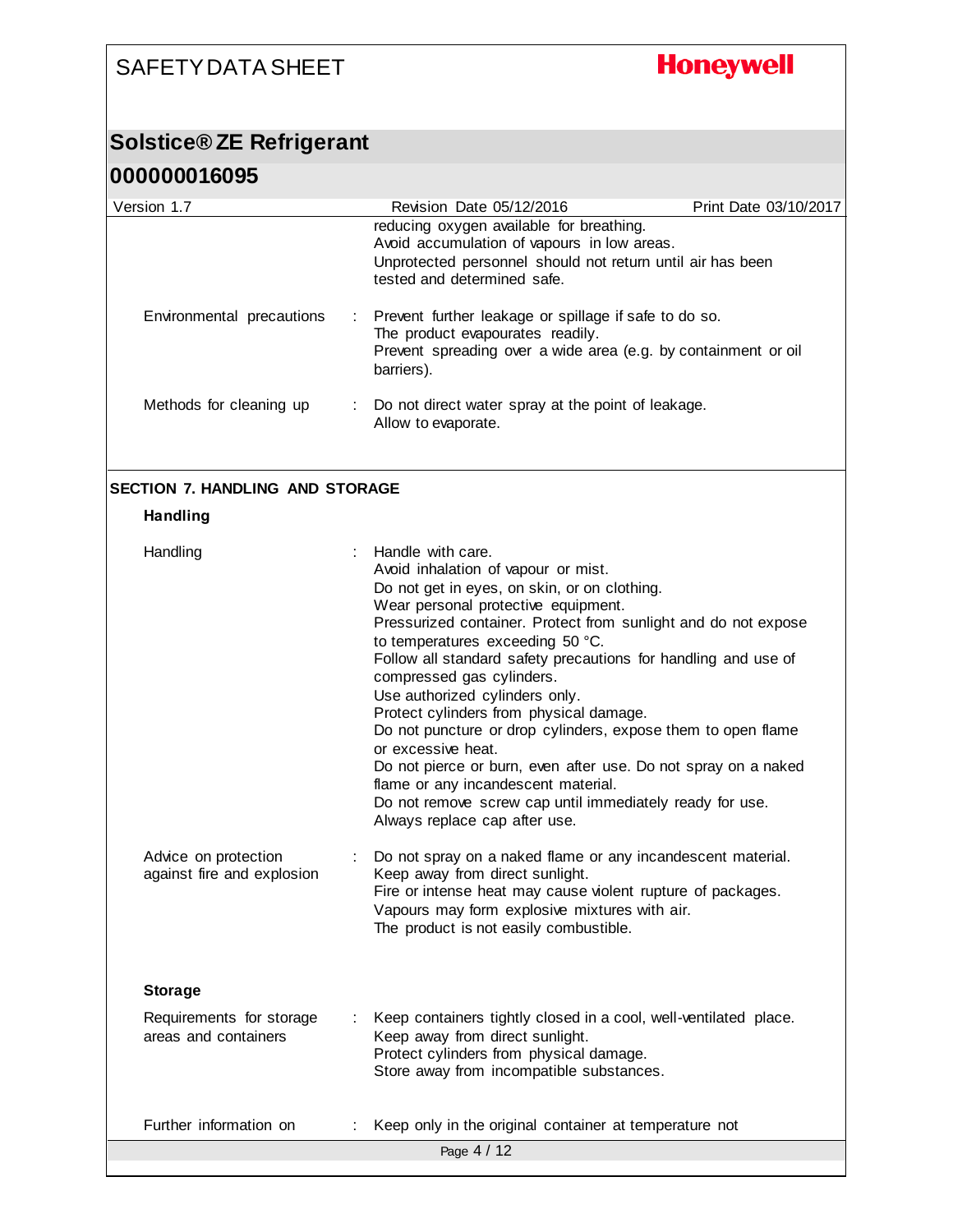## **Honeywell**

### **Solstice® ZE Refrigerant**

#### **000000016095**

| Version 1.7                                      | Revision Date 05/12/2016                                                                                                                                           | Print Date 03/10/2017 |
|--------------------------------------------------|--------------------------------------------------------------------------------------------------------------------------------------------------------------------|-----------------------|
| storage conditions                               | exceeding 50°C                                                                                                                                                     |                       |
| Advice on common storage                         | Do not store together with:<br>Oxidizing agents                                                                                                                    |                       |
| SECTION 8. EXPOSURE CONTROLS/PERSONAL PROTECTION |                                                                                                                                                                    |                       |
| Protective measures                              | Do not breathe vapour.<br>Avoid contact with skin, eyes and clothing.<br>Ensure that eyewash stations and safety showers are close to<br>the workstation location. |                       |
| Engineering measures                             | Local exhaust                                                                                                                                                      |                       |
| Eye protection                                   | Goggles                                                                                                                                                            |                       |
| Hand protection                                  | Protective gloves                                                                                                                                                  |                       |
| Skin and body protection                         | Impervious clothing<br>Wear cold insulating gloves/ face shield/eye protection.                                                                                    |                       |
| Respiratory protection                           | In case of insufficient ventilation wear suitable respiratory<br>equipment.<br>Wear a positive-pressure supplied-air respirator.                                   |                       |
| Hygiene measures                                 | Avoid breathing vapours, mist or gas.<br>Keep working clothes separately.                                                                                          |                       |

#### **Exposure Guidelines**

| CAS-No.     | Value                                  | Control<br>parameters | Upda<br>te   | <b>Basis</b>                                                                         |
|-------------|----------------------------------------|-----------------------|--------------|--------------------------------------------------------------------------------------|
| 29118-24-9  | $TWA$ :<br>Time<br>weighted<br>average | (800 ppm)             | 2012         | WEEL:US. OARS.<br><b>WEELs Workplace</b><br>Environmental<br>Exposure Level<br>Guide |
| 29118-24-9  | TWA :<br>Time<br>weighted<br>average   | $(800$ ppm $)$        | 31.03.<br>11 | Honeywell: Limit<br>established by<br>Honeywell<br>International Inc.                |
|             |                                        |                       |              |                                                                                      |
| Page 5 / 12 |                                        |                       |              |                                                                                      |
|             |                                        |                       |              |                                                                                      |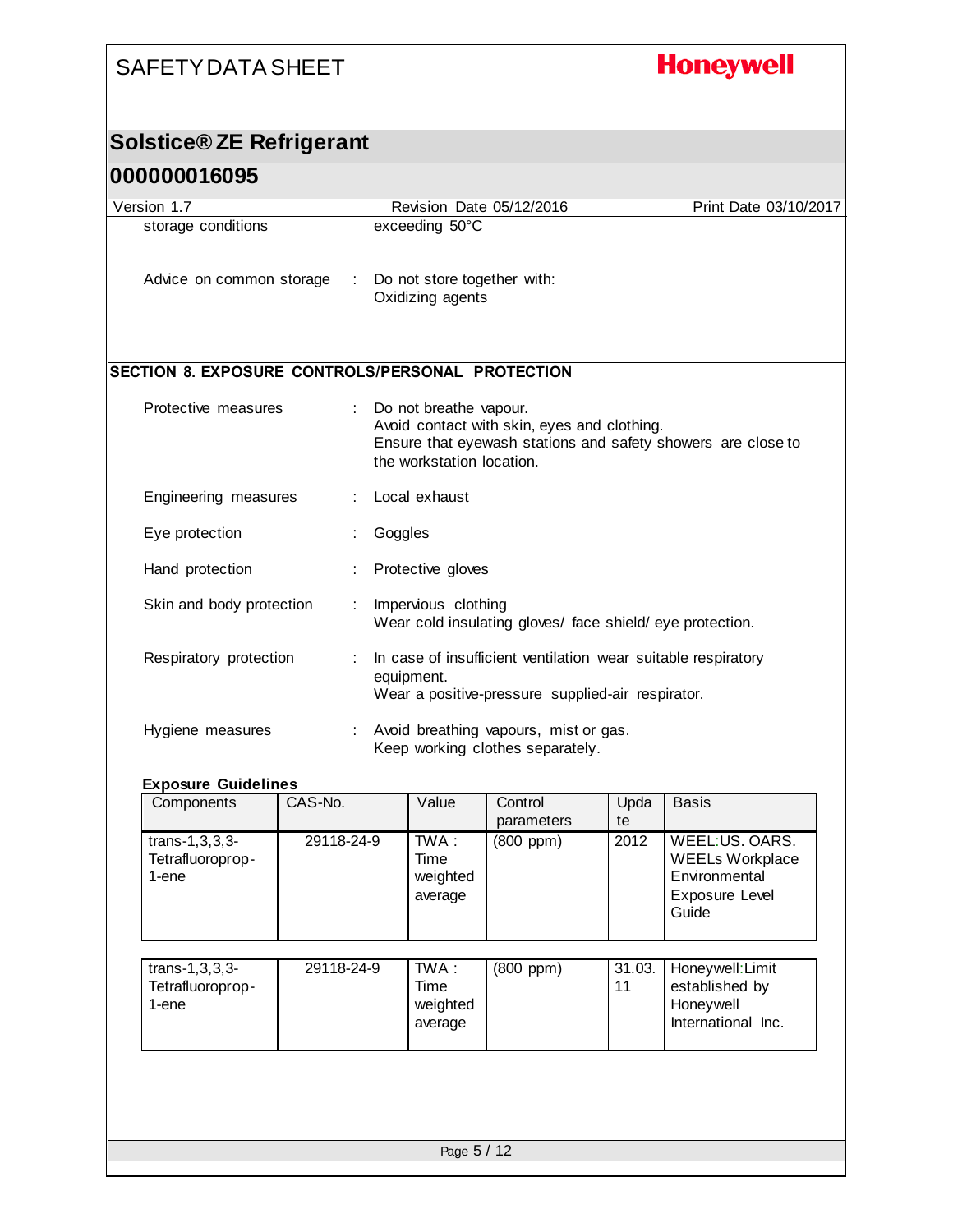## **Honeywell**

## **Solstice® ZE Refrigerant 000000016095**

| Version 1.7                                 | Revision Date 05/12/2016                                                                                                                   | Print Date 03/10/2017 |
|---------------------------------------------|--------------------------------------------------------------------------------------------------------------------------------------------|-----------------------|
| SECTION 9. PHYSICAL AND CHEMICAL PROPERTIES |                                                                                                                                            |                       |
| Physical state                              | : Liquefied gas                                                                                                                            |                       |
| Color                                       | : colourless                                                                                                                               |                       |
| Odor                                        | : slight ether-like                                                                                                                        |                       |
| pH                                          | : Note: neutral                                                                                                                            |                       |
| Boiling point/boiling range                 | $: -19 °C$                                                                                                                                 |                       |
| Flash point                                 | : Note: Not applicable                                                                                                                     |                       |
| Lower explosion limit                       | : Note: No LEL and UEL was assigned at standard testing<br>conditions, 20°C., Exhibits flame limits at temperatures in<br>excess of 28°C.  |                       |
| Upper explosion limit                       | : Note: No LEL and UEL was assigned at standard testing<br>conditions, 20°C., Exhibits flame limits at temperatures in<br>excess of 28° C. |                       |
| Vapor pressure                              | : $4,271$ hPa<br>at 20 °C(68 °F)<br>11,152 hPa<br>at 54.4 °C(129.9 °F)                                                                     |                       |
| Vapor density                               | : 4 Note: $(Air = 1.0)$                                                                                                                    |                       |
| Density                                     | 1.17 g/cm3 at 21.1 °C                                                                                                                      |                       |
| Water solubility                            | $0.373$ g/l                                                                                                                                |                       |
| Partition coefficient: n-<br>octanol/water  | : log Pow: 1.6                                                                                                                             |                       |
| Ignition temperature                        | 368 °C<br>Method: Auto-ignition temperature                                                                                                |                       |
|                                             | Page 6 / 12                                                                                                                                |                       |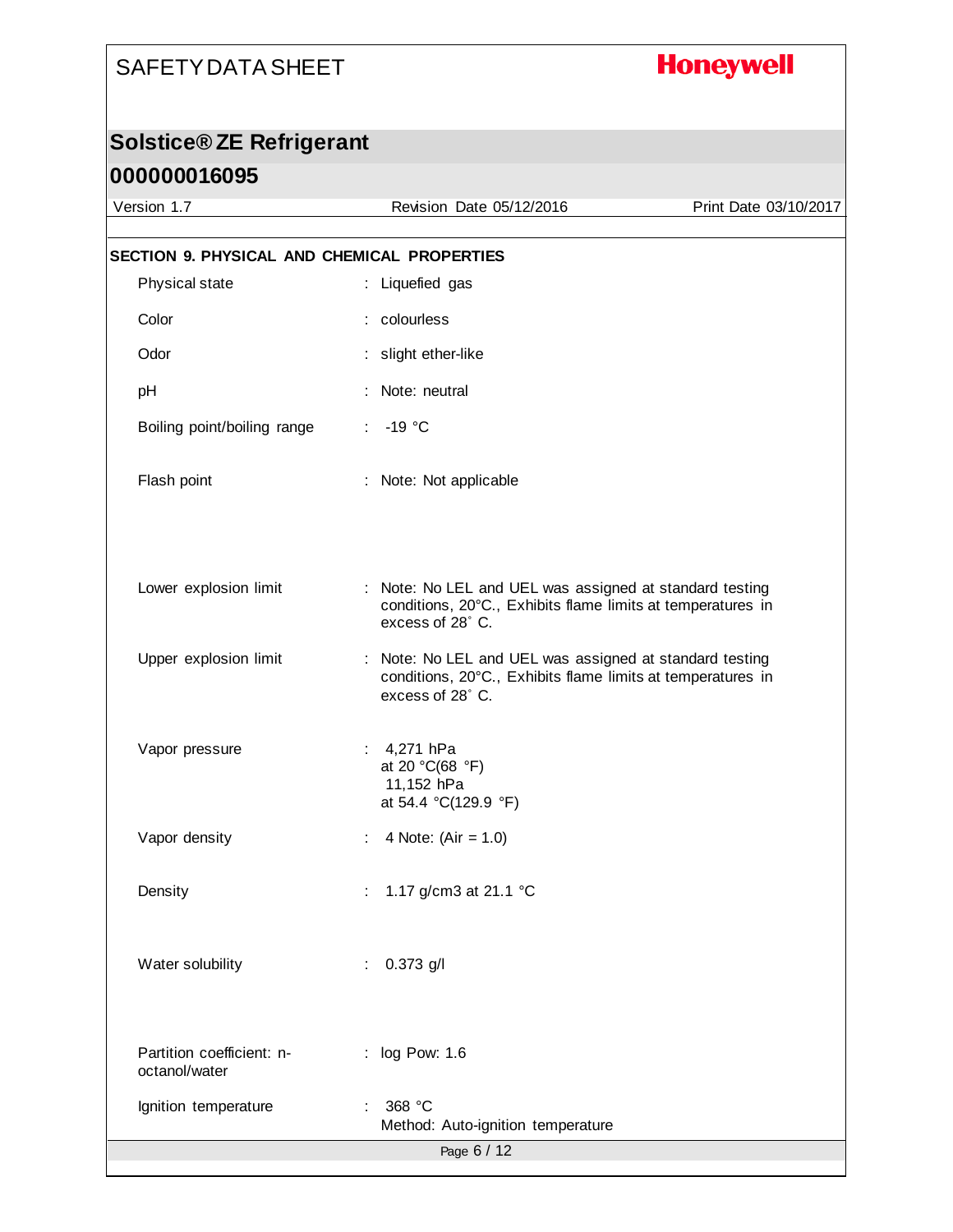## **Honeywell**

### **Solstice® ZE Refrigerant 000000016095**

Version 1.7 Revision Date 05/12/2016 Print Date 03/10/2017

#### **SECTION 10. STABILITY AND REACTIVITY**

| Chemical stability                    | : Stable under normal conditions.                                                                                                                                                                                                                        |
|---------------------------------------|----------------------------------------------------------------------------------------------------------------------------------------------------------------------------------------------------------------------------------------------------------|
| Possibility of hazardous<br>reactions | : Hazardous polymerisation does not occur.                                                                                                                                                                                                               |
| Conditions to avoid                   | : Pressurized container. Protect from sunlight and do not<br>expose to temperatures exceeding 50 °C.<br>Can form a combustible mixture with air at pressures above<br>atmospheric pressure.<br>Do not mix with oxygen or air above atmospheric pressure. |
| Incompatible materials to<br>avoid    | : Reactions with alkali metals.                                                                                                                                                                                                                          |
| Hazardous decomposition<br>products   | : Pyrolysis products containing fluoride<br><b>Fluorocarbons</b><br>Hydrogen fluoride                                                                                                                                                                    |

#### **SECTION 11. TOXICOLOGICAL INFORMATION**

| Acute oral toxicity       | : Note: Not applicable Study technically not feasible.                                                                 |
|---------------------------|------------------------------------------------------------------------------------------------------------------------|
| Acute inhalation toxicity | : Species: Mouse<br>Note: Acute (4-Hour) Inhalation Toxicity Screening Study<br>(mouse): No lethality at >100,000 ppm. |
|                           | : LC50: $> 207000$ ppm<br>Exposure time: 4 h<br>Species: Rat                                                           |
| Acute dermal toxicity     | : Note: no data available Study technically not feasible.                                                              |
| Skin irritation           | : Species: Rabbit<br>Result: No skin irritation<br>Method: OECD Test Guideline 404                                     |
| Eye irritation            | : Note: no data available Study technically not feasible.                                                              |
|                           | Page 7 / 12                                                                                                            |
|                           |                                                                                                                        |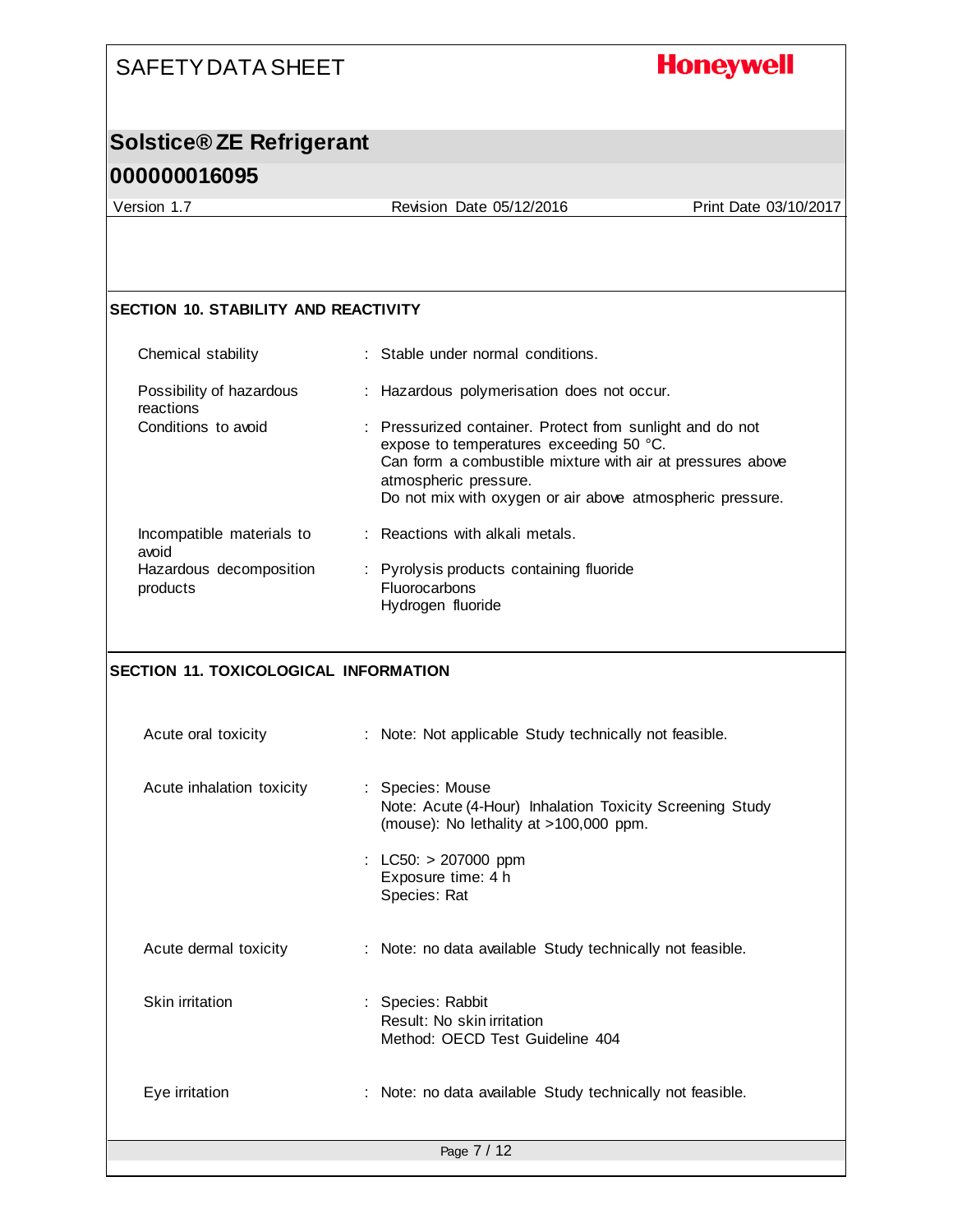## **Honeywell**

### **Solstice® ZE Refrigerant**

#### **000000016095**

| Version 1.7            | Revision Date 05/12/2016                                                                                                                                                                                                                 | Print Date 03/10/2017 |
|------------------------|------------------------------------------------------------------------------------------------------------------------------------------------------------------------------------------------------------------------------------------|-----------------------|
| Sensitisation          | : Cardiac sensitization<br>Species: dogs<br>Result: Did not cause sensitisation on laboratory animals.                                                                                                                                   |                       |
|                        | : Species: human<br>Result: Does not cause skin sensitisation.                                                                                                                                                                           |                       |
| Repeated dose toxicity | : Species: Rat<br>Application Route: Inhalation<br>Exposure time: 13 Weeks<br>Note: Causes mild effects on the heart. NOEL 5,000 ppm                                                                                                     |                       |
| Genotoxicity in vitro  | Test Method: Chromosome aberration test in vitro<br>Cell type: Human lymphocytes<br>Result: negative<br>Method: OECD Test Guideline 473                                                                                                  |                       |
|                        | Test Method: Ames test<br>Result: negative                                                                                                                                                                                               |                       |
| Genotoxicity in vivo   | Test Method: Mutagenicity (in vivo mammalian bone-marrow<br>cytogenetic test, chromosomal analysis)<br>Species: Mouse<br>Cell type: Micronucleus<br>Application Route: Inhalation<br>Method: OECD Test Guideline 474<br>Result: negative |                       |
| Reproductive toxicity  | : Test Method: Two-generation study<br>Species: Rat<br>Application Route: Inhalation<br>NOEL: > 20,000 ppm<br>NOEL: > 20,000 ppm<br>Method: OECD Test Guideline 416                                                                      |                       |
| Teratogenicity         | Species: Rabbit<br>Method: OECD 416<br>Note: Did not show teratogenic effects in animal experiments.                                                                                                                                     |                       |
|                        | Species: Rat<br>Method: OECD 416<br>Note: Did not show teratogenic effects in animal experiments.                                                                                                                                        |                       |
| Teratogenicity         | Species: RatApplication Route: Inhalation                                                                                                                                                                                                |                       |
|                        | NOAEC: 15,000 ppm                                                                                                                                                                                                                        |                       |
|                        | Page 8 / 12                                                                                                                                                                                                                              |                       |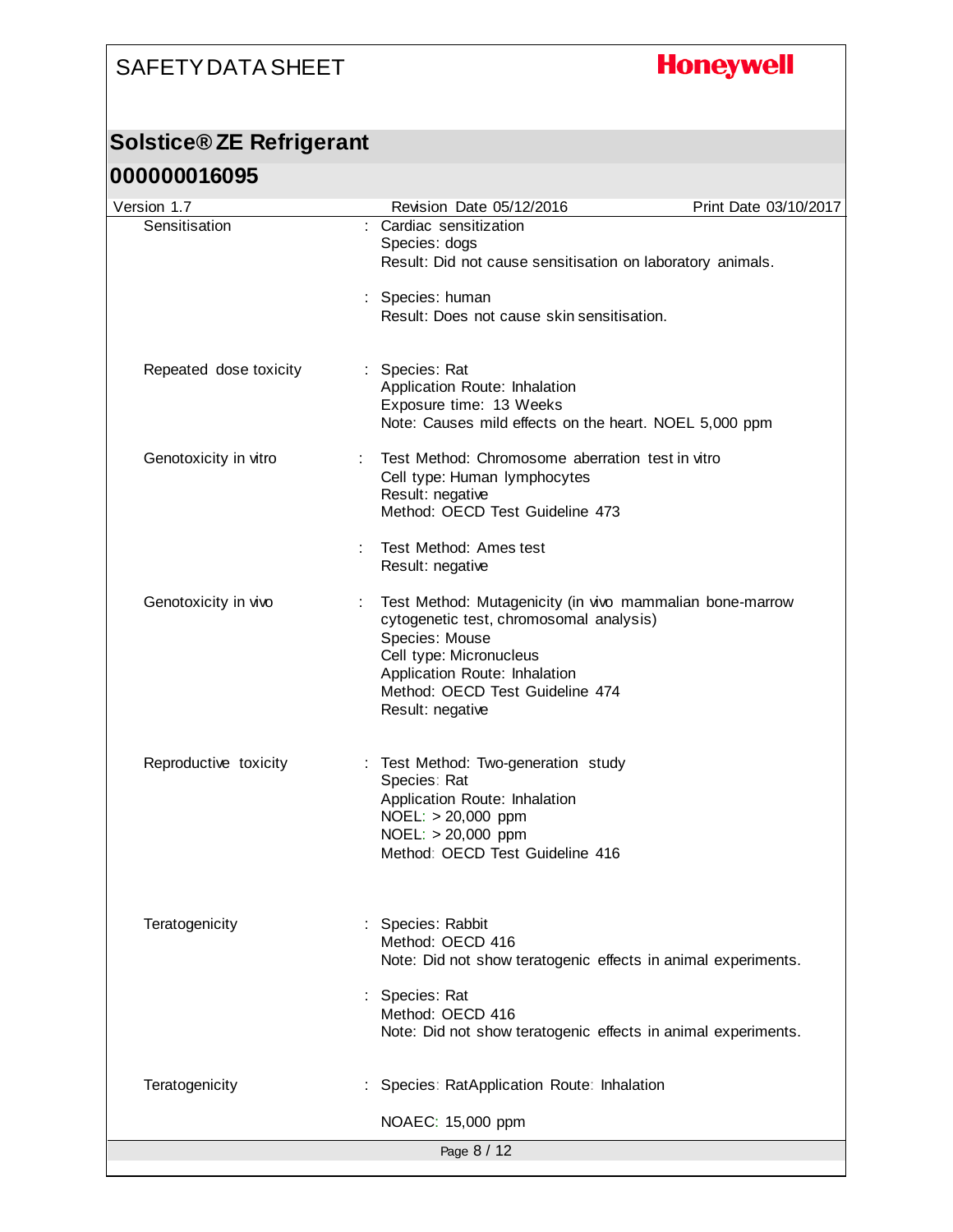| <b>SAFETY DATA SHEET</b>                                |                                                                                                                                                                                                                           | <b>Honeywell</b>      |
|---------------------------------------------------------|---------------------------------------------------------------------------------------------------------------------------------------------------------------------------------------------------------------------------|-----------------------|
| <b>Solstice® ZE Refrigerant</b>                         |                                                                                                                                                                                                                           |                       |
| 000000016095                                            |                                                                                                                                                                                                                           |                       |
| Version 1.7                                             | Revision Date 05/12/2016                                                                                                                                                                                                  | Print Date 03/10/2017 |
|                                                         | Method: OECD Test Guideline 414                                                                                                                                                                                           |                       |
| Further information                                     | Note: Excessive exposure may cause central nervous system<br>effects including drowsiness and dizziness. Excessive<br>exposure may also cause cardiac arrhythmia. Rapid<br>evaporation of the liquid may cause frostbite. |                       |
| <b>SECTION 12. ECOLOGICAL INFORMATION</b>               |                                                                                                                                                                                                                           |                       |
| <b>Ecotoxicity effects</b>                              |                                                                                                                                                                                                                           |                       |
| Toxicity to fish                                        | : static test<br>$LC0: > 117$ mg/l<br>Exposure time: 96 h<br>Species: Cyprinus carpio (Carp)<br>Method: OECD Test Guideline 203                                                                                           |                       |
| Toxicity to daphnia and other<br>aquatic invertebrates  | : static test<br>$EC50: > 160$ mg/l<br>Exposure time: 48 h<br>Species: Daphnia magna (Water flea)<br>Method: OECD Test Guideline 202                                                                                      |                       |
| Toxicity to algae                                       | Growth rate<br>NOEC: > 170 mg/l<br>Exposure time: 72 h<br>Species: Algae<br>Method: OECD Test Guideline 201<br><b>Biomass</b><br>NOEC: > 170 mg/l                                                                         |                       |
|                                                         | Exposure time: 72 h<br>Species: Algae<br>Method: OECD Test Guideline 201                                                                                                                                                  |                       |
| Elimination information (persistence and degradability) |                                                                                                                                                                                                                           |                       |
| Bioaccumulation                                         | : Note: No bioaccumulation is to be expected (log Pow $\leq$ = 4).                                                                                                                                                        |                       |
| Biodegradability                                        | : aerobic<br>Result: Not readily biodegradable.                                                                                                                                                                           |                       |
| <b>Further information on ecology</b>                   |                                                                                                                                                                                                                           |                       |
|                                                         | Page 9 / 12                                                                                                                                                                                                               |                       |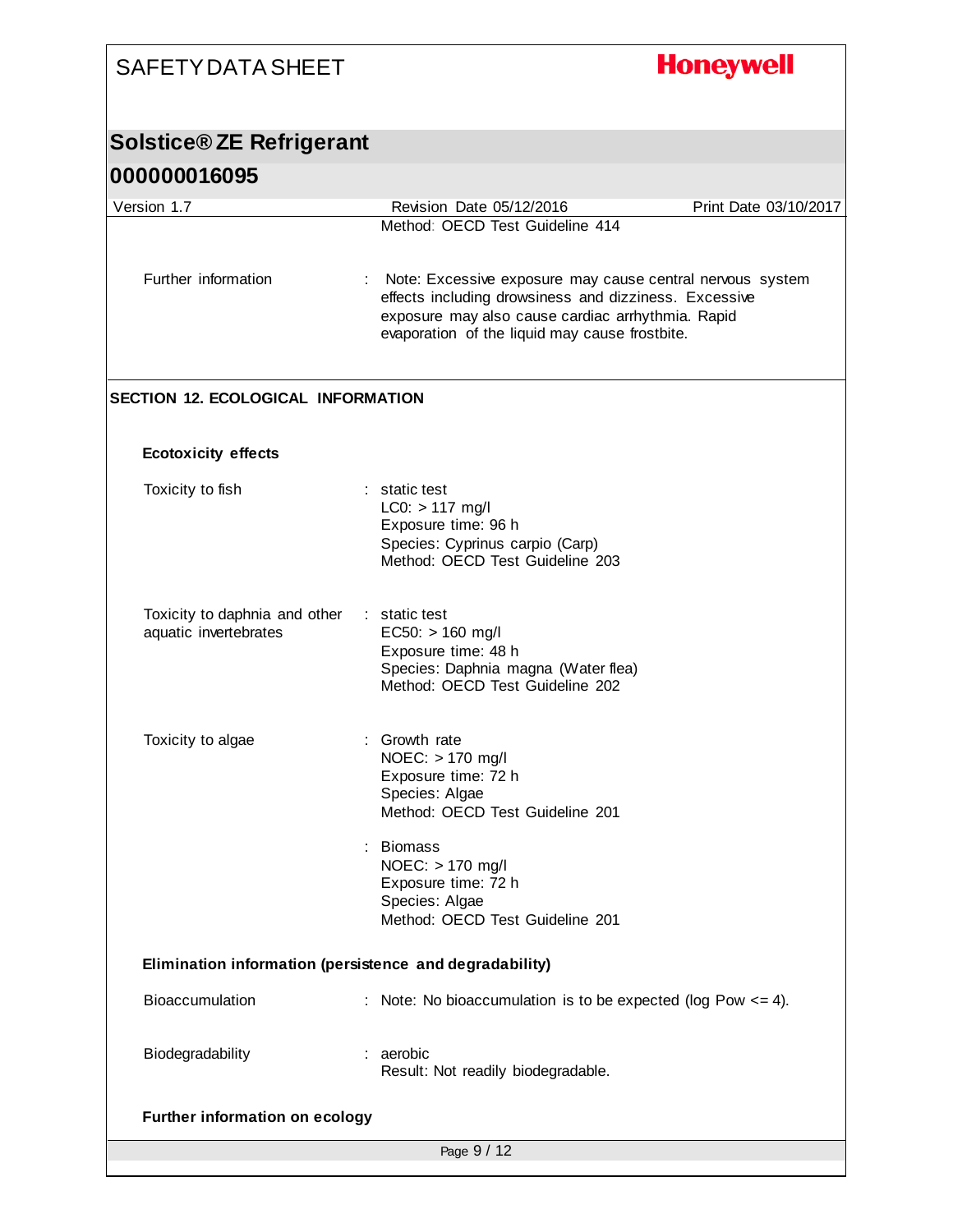|                                      | <b>SAFETY DATA SHEET</b>                                                                                                                                         | <b>Honeywell</b>                                                                                                       |                       |
|--------------------------------------|------------------------------------------------------------------------------------------------------------------------------------------------------------------|------------------------------------------------------------------------------------------------------------------------|-----------------------|
|                                      | <b>Solstice® ZE Refrigerant</b>                                                                                                                                  |                                                                                                                        |                       |
| 000000016095                         |                                                                                                                                                                  |                                                                                                                        |                       |
| Version 1.7                          |                                                                                                                                                                  | Revision Date 05/12/2016                                                                                               | Print Date 03/10/2017 |
| Additional ecological<br>information |                                                                                                                                                                  | : no data available                                                                                                    |                       |
|                                      | <b>SECTION 13. DISPOSAL CONSIDERATIONS</b>                                                                                                                       |                                                                                                                        |                       |
|                                      | Disposal methods                                                                                                                                                 | : Observe all Federal, State, and Local Environmental<br>regulations.                                                  |                       |
|                                      | <b>SECTION 14. TRANSPORT INFORMATION</b>                                                                                                                         |                                                                                                                        |                       |
| <b>DOT</b>                           | UN/ID No.<br>Proper shipping name<br>Class<br>Packing group<br><b>Hazard Labels</b>                                                                              | $:$ UN 3163<br>: LIQUEFIED GAS, N.O.S.<br>(trans-1,3,3,3-Tetrafluoroprop-1-ene)<br>2.2<br>2.2                          |                       |
| <b>IATA</b>                          | UN/ID No.<br>Description of the goods<br>Class<br><b>Hazard Labels</b><br>Packing instruction (cargo<br>aircraft)<br>Packing instruction<br>(passenger aircraft) | <b>UN 3163</b><br>: LIQUEFIED GAS, N.O.S.<br>(trans-1,3,3,3-Tetrafluoroprop-1-ene)<br>: 2.2<br>: 2.2<br>: 200<br>: 200 |                       |
| <b>IMDG</b>                          | UN/ID No.<br>Description of the goods<br>Class<br><b>Hazard Labels</b><br>EmS Number<br>Marine pollutant                                                         | : UN 3163<br>: LIQUEFIED GAS, N.O.S.<br>(TRANS-1,3,3,3-TE TRAFLUOROPROP-1-ENE)<br>2.2<br>: 2.2<br>: F-C, S-V<br>: no   |                       |
| <b>Inventories</b>                   | <b>SECTION 15. REGULATORY INFORMATION</b>                                                                                                                        |                                                                                                                        |                       |
| Control Act                          | US. Toxic Substances                                                                                                                                             | : On TSCA Inventory                                                                                                    |                       |
| Assessment) Act                      | Australia. Industrial<br>Chemical (Notification and                                                                                                              | : On the inventory, or in compliance with the inventory                                                                |                       |
|                                      |                                                                                                                                                                  | Page 10 / 12                                                                                                           |                       |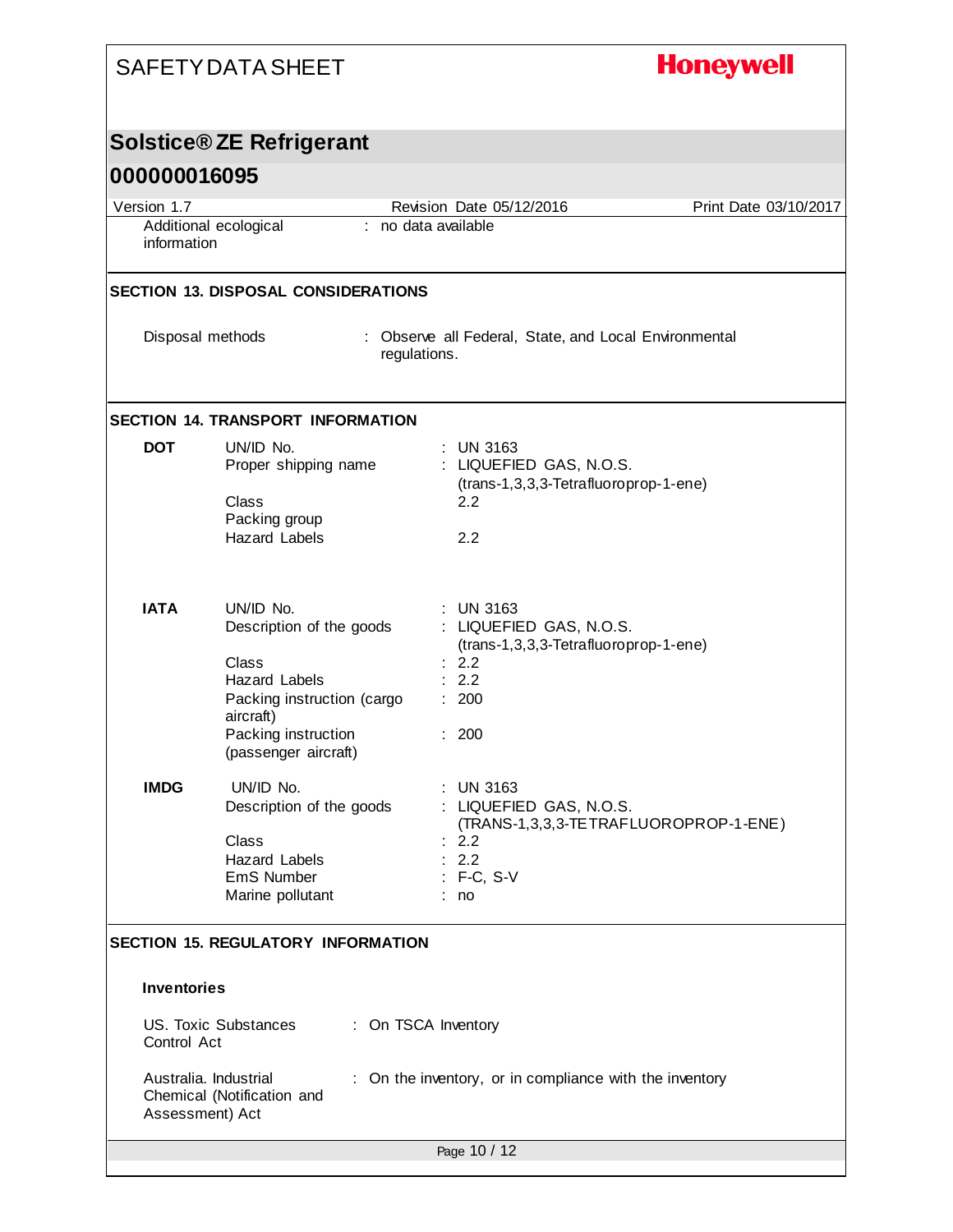## **Honeywell**

### **Solstice® ZE Refrigerant**

#### **000000016095**

| Version 1.7                                                                                          | Revision Date 05/12/2016                                                                                                                                                                  | Print Date 03/10/2017 |
|------------------------------------------------------------------------------------------------------|-------------------------------------------------------------------------------------------------------------------------------------------------------------------------------------------|-----------------------|
| Canada. Canadian<br><b>Environmental Protection</b><br>Act (CEPA). Domestic<br>Substances List (DSL) | : All components of this product are on the Canadian DSL                                                                                                                                  |                       |
| Japan. Kashin-Hou Law<br>List                                                                        | : On the inventory, or in compliance with the inventory                                                                                                                                   |                       |
| Korea. Toxic Chemical<br>Control Law (TCCL) List                                                     | : On the inventory, or in compliance with the inventory                                                                                                                                   |                       |
| Philippines. The Toxic<br>Substances and Hazardous<br>and Nuclear Waste Control<br>Act               | : Not in compliance with the inventory                                                                                                                                                    |                       |
| China. Inventory of Existing<br><b>Chemical Substances</b>                                           | : On the inventory, or in compliance with the inventory                                                                                                                                   |                       |
| New Zealand. Inventory of<br>Chemicals (NZloC), as<br>published by ERMA New<br>Zealand               | : On the inventory, or in compliance with the inventory                                                                                                                                   |                       |
| National regulatory information                                                                      |                                                                                                                                                                                           |                       |
| <b>SARA 302 Components</b>                                                                           | : No chemicals in this material are subject to the reporting<br>requirements of SARA Title III, Section 302.                                                                              |                       |
| <b>SARA 313 Components</b>                                                                           | : This material does not contain any chemical components with<br>known CAS numbers that exceed the threshold (De Minimis)<br>reporting levels established by SARA Title III, Section 313. |                       |
| SARA 311/312 Hazards                                                                                 | : Acute Health Hazard<br>Sudden Release of Pressure Hazard                                                                                                                                |                       |
| California Prop. 65                                                                                  | This product does not contain any chemicals known to State of<br>California to cause cancer, birth defects, or any other<br>reproductive harm.                                            |                       |
|                                                                                                      |                                                                                                                                                                                           |                       |
|                                                                                                      |                                                                                                                                                                                           |                       |
|                                                                                                      | Page 11 / 12                                                                                                                                                                              |                       |